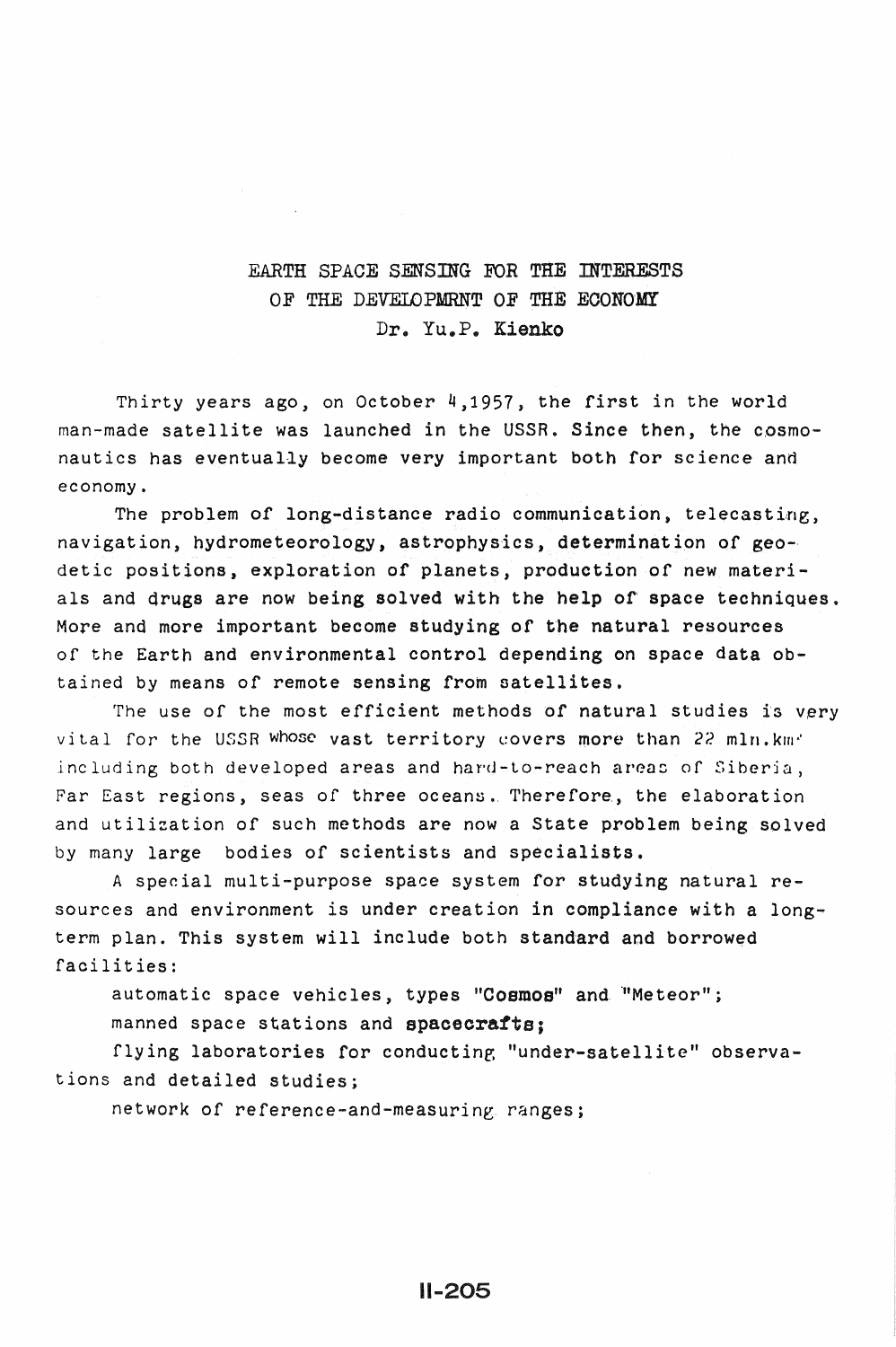mobile ground and sea-borne facilities for making close and contact measurements;

aerospace data receiving and interdepartamental processing ~enters;

number of various users of space information which utilize the data obtained through remote sensing for the purposes of science and economy.

As the analysis of needs of the national economy in space date has revealed, the majority of users is interested in obtaining long-term information provided by means of remote sensing. In this case, immediateness in supplying the information to users is not a decisive factor. Judging from the above-raid and taking into account a number of other technical, economical, and organizational problems, decision has been taken to first promote multispectral photography with low, medium, and high resolution alongside development of facilities for operative sensing by means of electronic methods,with information so obtained being received via rf channels.

Used for oprative sensing of the Earth are TV, scanning, radar, spectrometric system installed on the earth satellites, types "Meteor" in the "Cosmos" series, and on space stations.

Information obtained is received with antennas of ground or ship-borne receiving stations and is used for hydrological and weather forecasting, for meeting the requirements of agro-industrial complex, assessing risk of forest fire, for piloting convoys in the Arctic and Antarctic seas, etc.

Operative sensing systems find application in studying other planets such as Venus, Mars. These systems have also been used for exploration of the Halley comet.

About 90% of problems encountered in studying natural resources and environment are solved with the use of materials of space photographic surveys.

The largest share applies to multispectral and false-color phptography alongside integrated photography with the use of color and black-and-white films. The camera equipment is installed on automatic space vehicles series "Cosmos", manned space stations ar.d spaoeorafts.

Owing to ever-growing interest in using materials of such space photography, it is essential to mention particular characteristics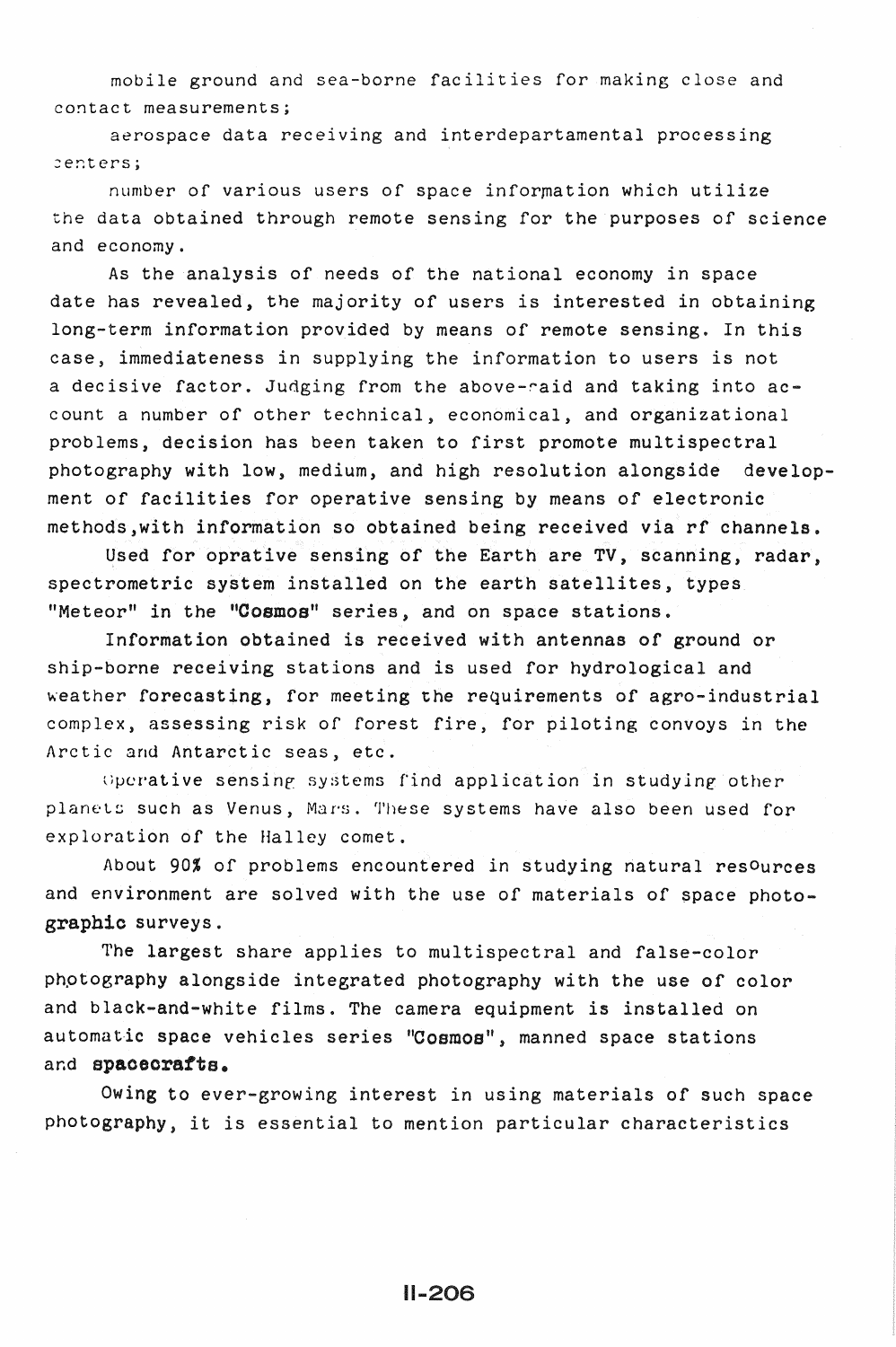of space data obtained and basic parameters of camera system used. For general (large-coverage) surveying, use is made of a  $KATO-140$ topographic camera, with the film gate being 180x180 mm and focal length 140 mm. Photographing can be accomplished using black-andwhite, false color, and color films. Resolution of pictures taken from standard orbits is about 50 m, per frame coverage being  $250,000$ m'.

For the first time, the KATO-140 carries was installed on the "Salyut-4" space station and until now is in extensive use on manned stations owing to its high reliability and output.

Close cooperation of the specialists from the GDR and the USSR has resulted in a multispectral camera system, type  $MK\Phi-6$ , and its various versions. This camera system in manufactured by the VEB "Karl Zeiss" in the GDR. For the first time, this system has been installed on the "Soyuz-22" spacecraft and, then, has been in use on type "Salyut" space stations. The MK  $\Phi$ -6 camera system provides for photographing in six bands of the spectrum including the near IR band. The film gate of the camera is 56x81 mm, with the focal length being 140 mm.

Depending on the shooting channel and altitude of flight, space resolution varies from 20 to 80 m, with the area covered being  $28,000$  km<sup>2</sup>. The MK $\Phi$  -6 and KAT $\Theta$  -140 cameras comprise a mutually complemented system for solving a great number of problems facing the space nature study and mapping. The equipment mentionedis used for carrying out experimental, pilot, and production surveys in compliance with the "Intercosmos" program by multinational crews on the Soviet made space stations. These two cameras made it possible to perform a great numQer of investigations *in* the field of remote sensing methodology.

A great amount of long-term space data relating to production and scientific problems is obtained by means of unmanned space vehicles, type "Cosmos". This information is delivered to the "Priroda" State ·Center for appropriate processing and use for the purposes of the national economy and international cooperation.

The "Cosmos" type satellites carry, depending on the goals to be attained, different hardware. One of the systems carried by these vehicles is a multispectral photographing system making it possible to obtain video information in 3 to 5 frequency ranges of the spectrum including the near IH range. As the experience shows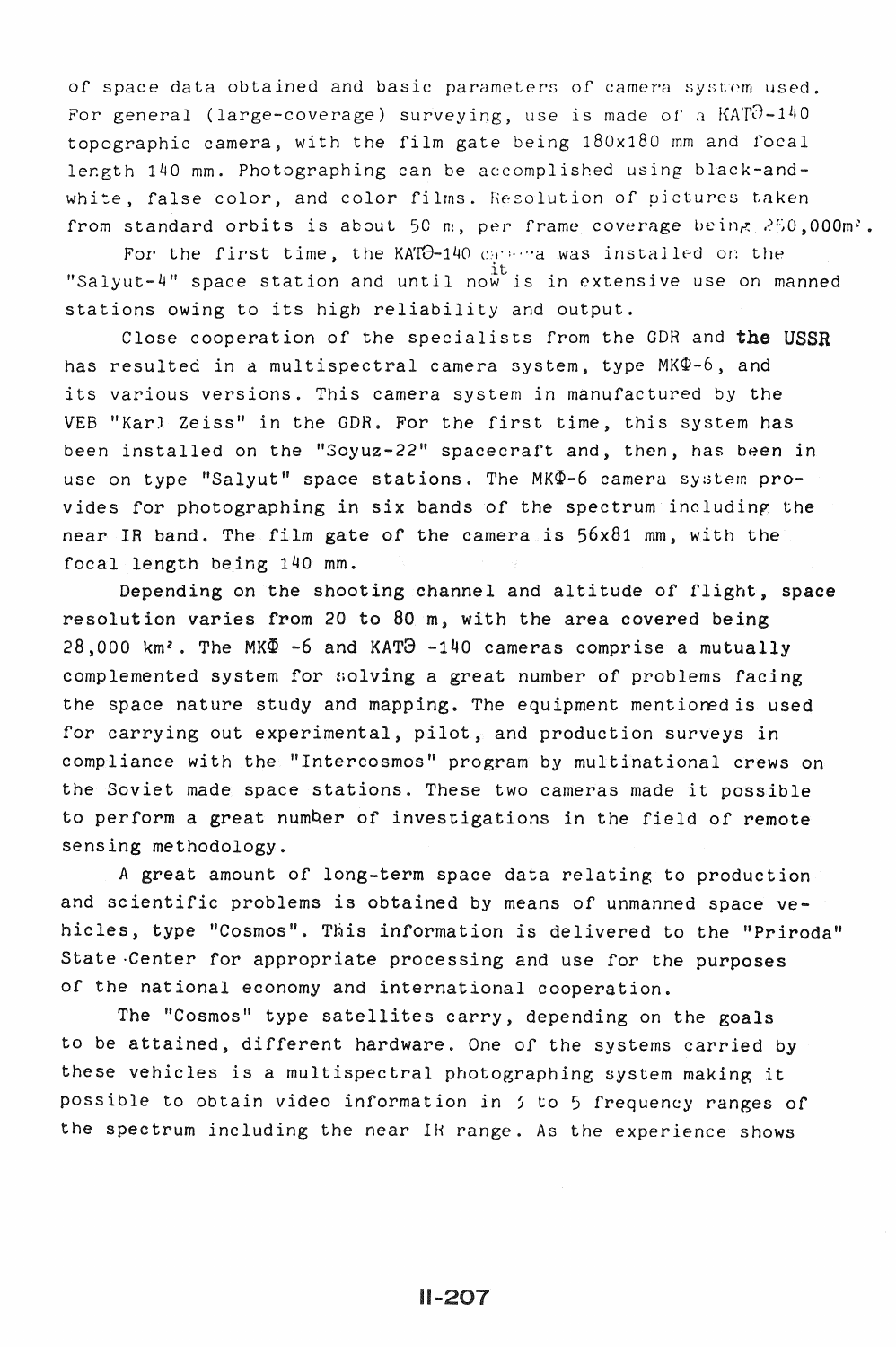the optimum is photographing in three channels viz.500 to 600, 600 :c 700, and 700-900 mm. The camera of each channel has a film gate  $e$ qual to  $180x180$  mm and focal length, to  $200$  mm.

When photographing from standard orbits, the scales of images  $\text{obtained are } 1:1,000,000, 1:1,3000,000, \text{ the strip covered is } 200$ to  $240$  km, and area photographed per frame is up to  $55,000$  km<sup>2</sup>. Resolution of the pictures taken is 10 to 30 m.

Pictures mentioned feature high photogrammetric properties, tear a reference grid for accounting for errors, make it possible :o compose multispectral images, to obtain stereoscopic effect, and to measure altitudes of the relief.

To record the three-dimensional position of pictures of the Earth surface, the system includes a camera for photographing stars and constellations. Pictures of stars and constellations are used for constructing strip and area three-dimensional photogrammetric networks covering large territories.

For making detailed studies of the natural resources and compiling maps, the "Cosmos" type space vehicles may carry long-focus superwide-format cameras, with film gate being 300x300 mm and main focal length equal to 1,000 mm. The scale of images so obtained is from 1:200,000 to 1:260,000, space resolution is about 5 m, area per frame is about 6,000 km<sup>2</sup>, and strip of view is 120 km. Cameras with  $\varepsilon_{k}$  = 1,000 mm make it possible to obtain pictures on multiemulsion and black-and-white films. In most cases photographing is carried out on two-layer films resulting in false-color images. Such photographing is very fruitful for studying vegetation, shelf, atmosphere pollution,etc. Large-scale space photos can be processed with the use of stereoscopic effect that substantially widen their use as sources of information. Judging from reports in foreign scientific publications, large-scale space photos taken with the use of cameras with  $f_k=1.000$  mm feature quality and detailedness far superior than other space data used for studying the natural resources and environment control.

Space information is of many-target and interdepartamental nature and shall be multiply used. Therefore, its primary processing is centralised in the USSR. After this processing, materials so obtained are distributed among the users concerned. Inter-branch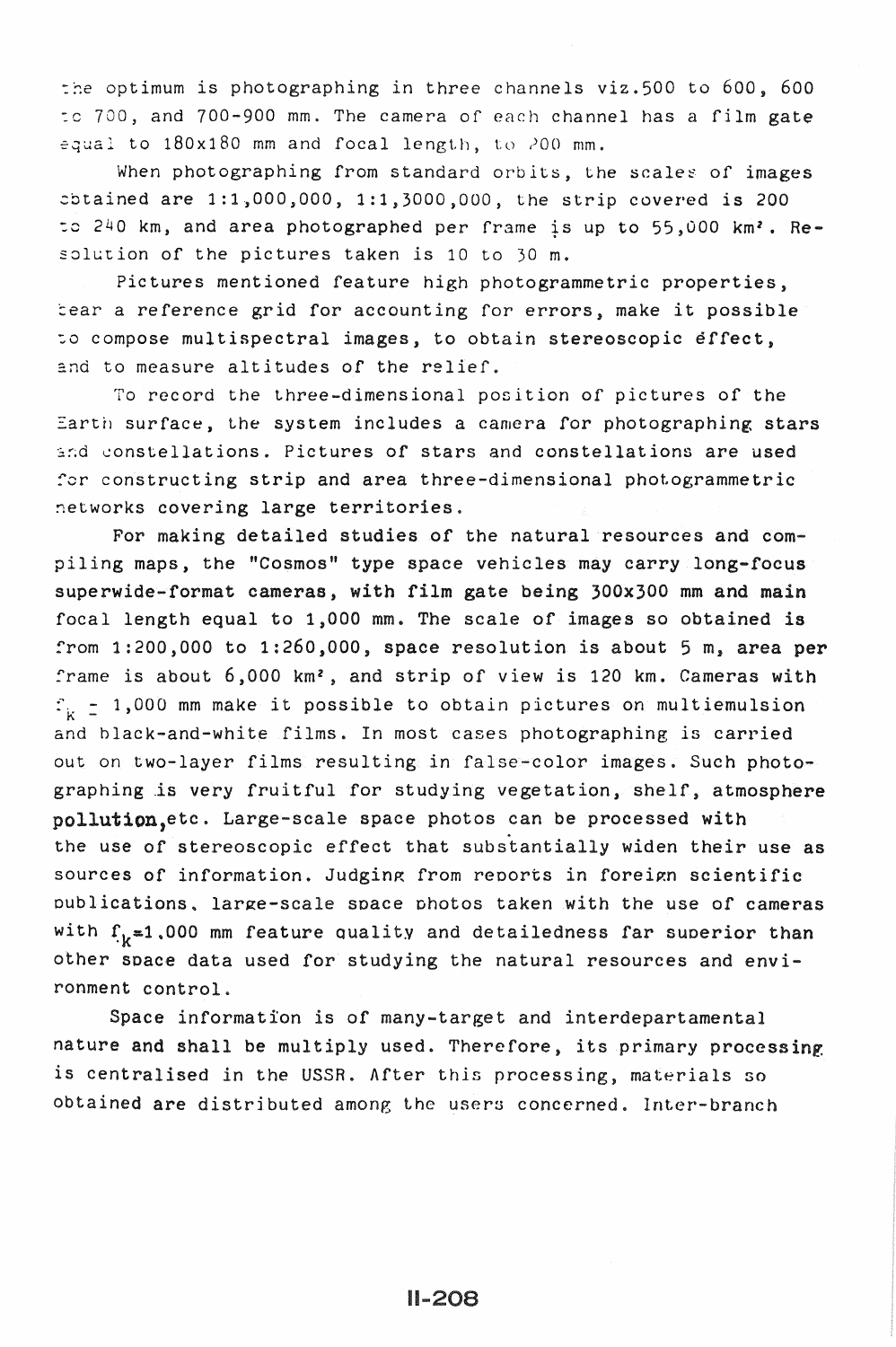processing is accomplished by means of production lines comprising optomechanical and optoelectronic devices and systems and versatile computers.

Special devices mentioned include, first of all, the equipment for composing multispectral images. The variety of devices created for the purpose in the USSR is intended for solving practically all problems in processing multispectral information. The peculiarity of these devices is that the devices are capable of processing wide-format pictures, up to 500x600 mm.

Besides, widely used are the MCN-4 camera equipment manufactured by VEB "Karl Zeiss" (GDR), and other devices intended for processing photos made by the MK $\Phi$ -6 and MCK-4 cameras. It should be noted that fruitful cooperation of the USSR and GDR scientists and specialists resulted in such devices for processing space photos as a "Rectimat-C" rectification apparatus and  $\Phi$ EAI-200 optoelectronic system for processing information on digital level.

The "Rectimat-C" apparatus provides for correcting space photos obtained by means both of manned and unmanned space vehicles to the specified cartographic projection. Worked out are the methods for using this apparatus for accounting for errors caused by the curvature of the Earth surface and refraction of light beams in the Earth atmosphere. The technology for composing multispectral color images is also elaborated for the given apparatus.

The  $\Phi$ EAP-200 system used together with the USSR made computer CM-1420 makes it possible to digitally code space photos, to process the arrays of digital data according to programs specified, and to supply users with video images of required properties.

The USSR cooperates with the People's Republic of Bulgaria, Czechoslovakia, and other countries in creating and using the technologies and means for processing space data.

The level of utilization of remote sensing materials in the UCER in characterized by the following.

The number of problems solved amounts to 300, the number of users is over 900, the amount of information supplied for the purposes of the national economy exceeds 1 million of units.